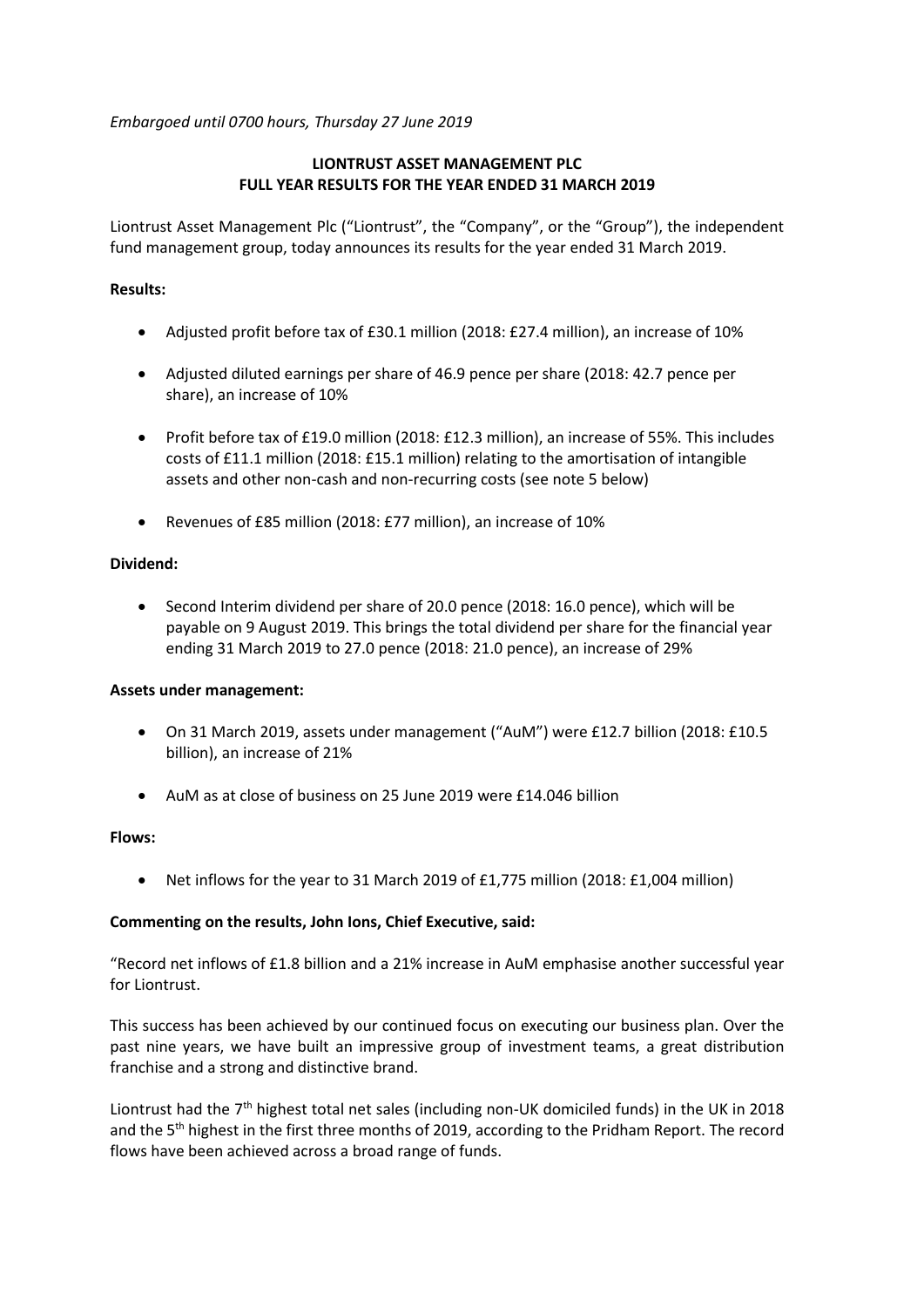The Sustainable Investment team, who joined Liontrust on 1 April 2017, has reached £3.74 billion in AuM, the Global Fixed Income team has raised £419 million in less than a year and the Economic Advantage team continues to produce impressive results.

The talent we have is demonstrated by the fact that six funds managed by the Economic Advantage and Sustainable Investment teams have been shortlisted for Investment Week Fund Manager of the Year Awards on 27 June, along with Liontrust being nominated for Global Group of the Year.

We will further extend our investment capability with strategic hires when the right opportunities arise and for which we believe there is investor demand.

We have strong brand awareness, and there is a good understanding by intermediaries of what differentiates Liontrust. A trusted brand is vital in attaining and retaining investor support and loyalty.

Moving all our funds – UK and Irish domiciled - to Bank of New York Mellon (BNYM), with the company becoming our one administrator, has been completed. This has secured a solid foundation on which to support our future expansion.

We continue to strive for a better future for Liontrust and most importantly for our clients. We will achieve this by delivering performance and value in a highly competitive market."

#### **For further information please contact:**

| <b>Liontrust Asset Management</b><br>John Ions, Vinay Abrol | 020 7412 1700<br>www.liontrust.co.uk |
|-------------------------------------------------------------|--------------------------------------|
| Simon Hildrey - Chief Marketing Officer                     |                                      |
| <b>Numis Securities Limited</b>                             | 020 7260 1000                        |
| Charles Farguhar                                            |                                      |
| <b>Macquarie Capital (Europe) Limited</b>                   | 020 3037 2000                        |
| Advisory – Jonny Allison, Kavita Choitram                   |                                      |
| Corporate Broking - Alex Reynolds, Nicholas Harland         |                                      |
| N+1 Singer Advisory LLP                                     | 020 7496 3000                        |
| Corporate Broking-Tom Salvesen                              |                                      |

#### **Chairman's Statement**

#### **Introduction**

"To be absolutely certain about something, one must know everything or nothing about it."

This quote was famously uttered by Henry Kissinger, the former US Secretary of State, and originally attributed to the French philosopher Voltaire. There are different interpretations over what Voltaire meant by it, but I feel it is an apt summing up of the world we live in today.

Everyone now has the opportunity to express their opinion on any subject to the rest of the world through social media, whether it is based on knowledge or not. And often this opinion is voiced with an incredible amount of certainty. It may be an age thing, but the world currently seems an unhappy place.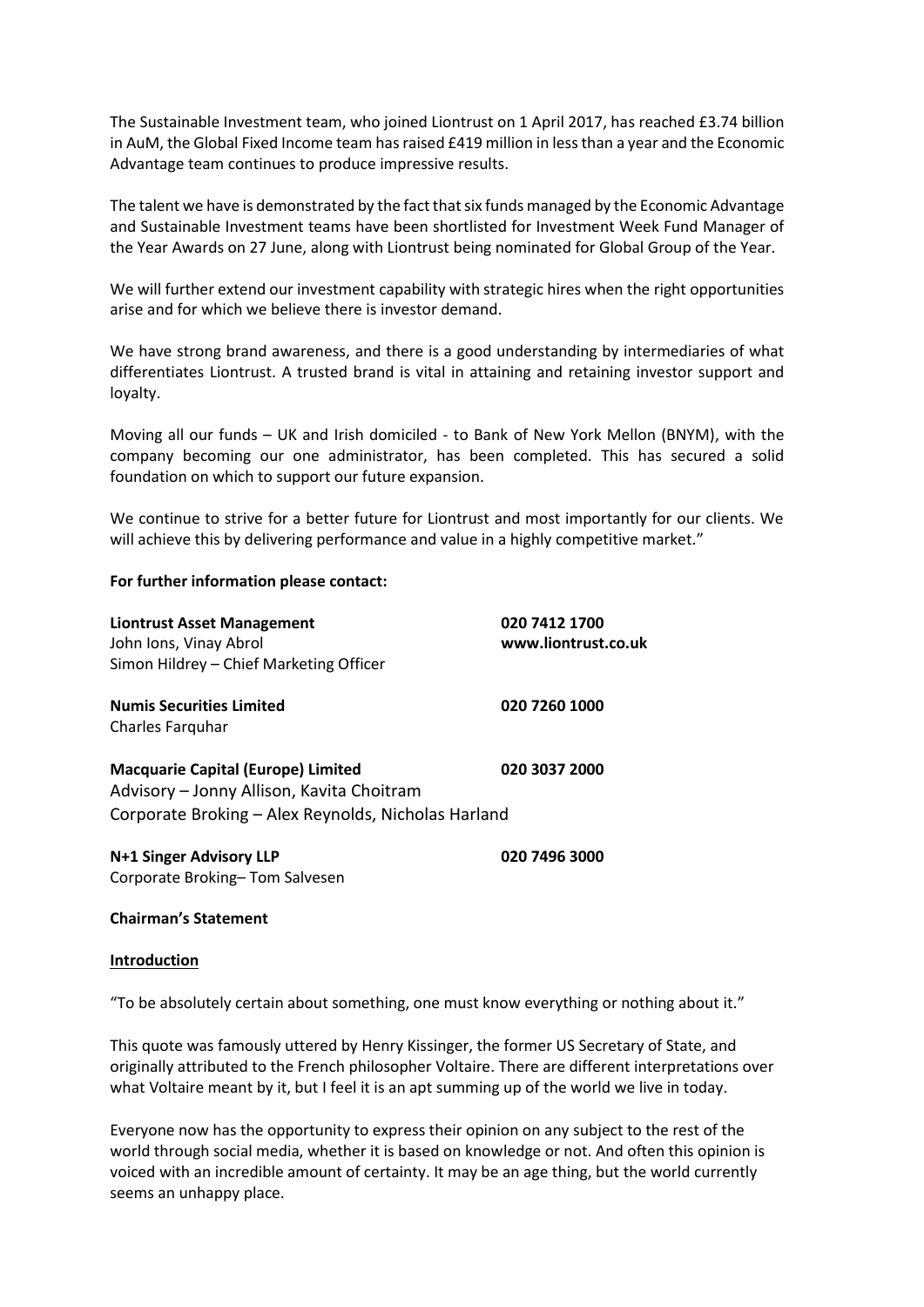The irony of this proliferation of strident views is the fact we can be less certain about the future rather than more given the breath-taking pace of change which is driven by technology and is having a profound effect not just on the financial world, but also on the social, political and economic.

For investors, this presents opportunities and challenges. Our fund managers at Liontrust focus on their investment processes, ignoring the market noise. And our Sustainable Investment team identifies transformational trends that will improve people's lives and then invests in companies likely to benefit from them.

It is because of the attractions of such investment approaches that I believe investors will continue to put money into actively managed funds. Well, at least those funds that offer welldefined investment processes so they do "what it says on the tin" and provide superior returns over the long term.

This is my  $47<sup>th</sup>$  year in the fund management industry and I have witnessed many crashes, bubbles, too many businesses going bust and extreme irrationality. But it feels like we live in ever more perilous times today. Global debt, for example, could rise to \$500 trillion in a few years' time, and governments seem unable or unwilling to grapple with the rising costs of healthcare, pensions or, for that matter, the rising explosion of personal debt.

To avoid the pitfalls and headwinds that there will always be and to cope with increased longevity and the new world of pensions, the need for good quality fund management has never been greater.

I am pleased to report that your company continues to be in good shape to meet this growing need. Our Chief Executive John Ions has alluded to some of the developments and successes of the last year in his report and I am very proud of the achievements of everyone at Liontrust.

This is my last Chairman's Statement. After 10 years as Executive and Non-executive Chairman of the company, I will be stepping down and leaving the Board of Directors after the AGM in September. I have enjoyed the past decade as your Chairman and look back with immense pride at how we steered the ship away from the rocks back in 2009 and 2010 when Liontrust was in a perilous state and was losing assets under management at an alarming and unsustainable rate.

Back in 2009, we undertook a radical review of the company and then in 2010 appointed John as Chief Executive. We introduced a highly disciplined approach to the most important area of activity – the management of our investors' funds. It has been this single-minded approach and some tactical acquisitions which have led to a transformation of your company over the past nine years. There are many measures of success of the business, and the share price is a key one. From 31 March 2010 to 31 March 2019, the share price rose from 101.25p to 607p, with a low of 70p in July 2010, and has subsequently gone above 700p.

One headwind confronting asset managers is the rise in regulatory costs, which are becoming an ever-higher proportion of "fixed" costs and may have a profound impact on the future landscape of our industry. We must all be vigilant against asset managers becoming so large that they resemble utility companies unable to deliver superb performance. If this is the eventual outcome, it will be a sad day.

Liontrust is counteracting this by assembling an excellent group of fund management teams and funds and striving to become more efficient. It is partly for the latter reason that we have just completed a major project to streamline our middle and back office.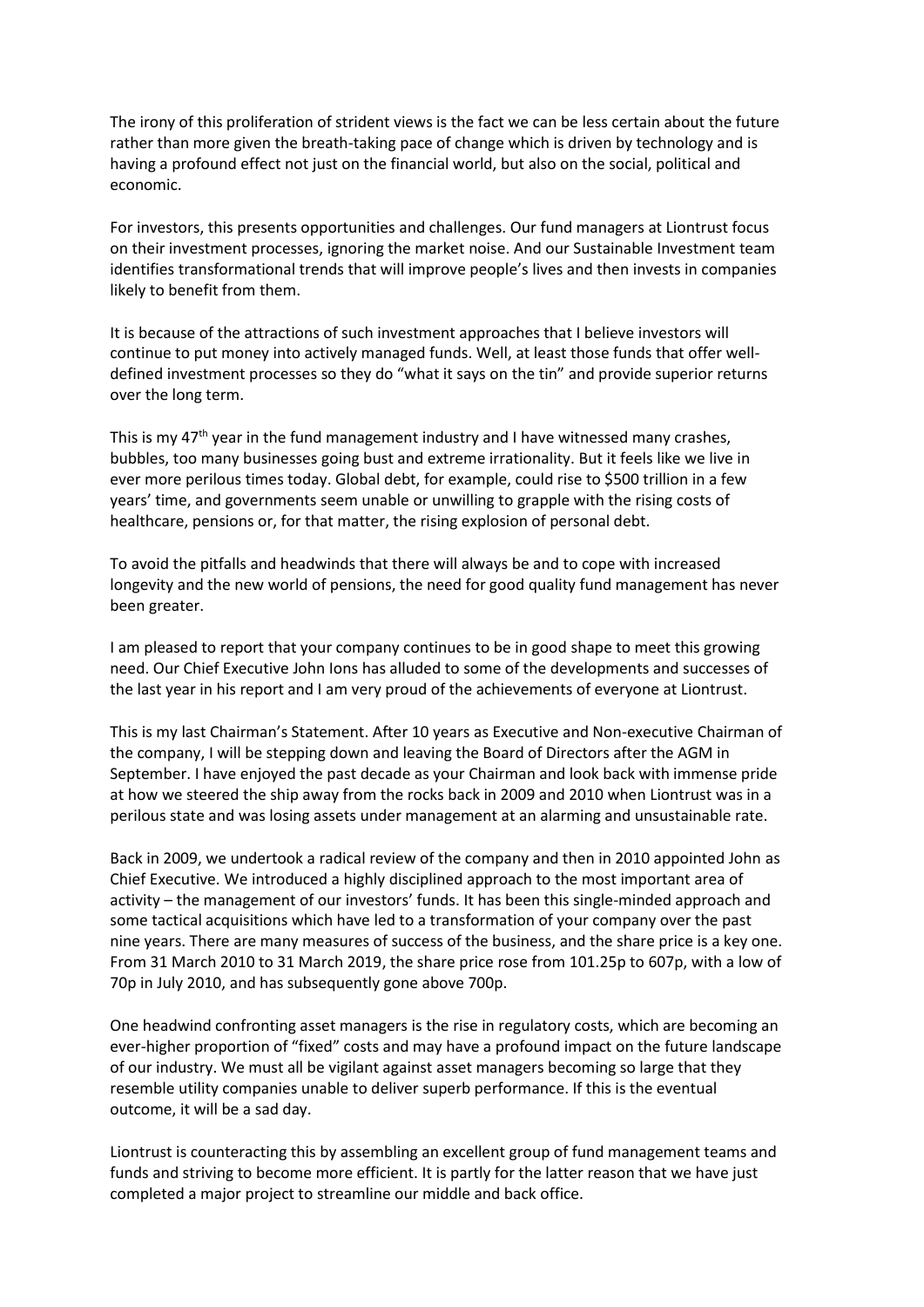As previously announced, Alastair Barbour will take over as your Chairman, and I will leave Liontrust in a very good place and safe hands, being in robust financial shape and well positioned to face the challenges ahead. With John as Chief Executive, along with the rest of the senior management and fund management teams, I have every confidence Liontrust will continue to prosper.

# **Results**

Profit before tax is £19.029 million (2018: £12.313 million), an increase of 55%.

Adjusted profit before tax was £30.093 million (2018: £27.378 million). Adjusted profit before tax is disclosed in order to give shareholders an indication of the profitability of the Group excluding non-cash (depreciation, intangible asset amortisation and share incentivisation related) expenses and non-recurring (professional fees relating to acquisition, cost reduction, restructuring and severance compensation related) expenses ("Adjustments"), see note 5 below for a reconciliation of adjusted profit (or loss) before tax.

## **Dividend**

The success in fund performance and distribution has resulted in a 77% increase in net inflows, a 21% increase in assets under management and a 17% increase in revenues excluding performance fees when compared to last year. This has enabled the Board to declare a second interim dividend of 20.0 pence per share (2018: 16.0 pence), which will be payable on 9 August 2019 to shareholders who are on the register as at 5 July 2019, the shares going ex-dividend on 4 July 2019. The total dividend for the financial year ending 31 March 2019 is 27.0 pence per share (2018: 21.0 pence per share), an increase of 29% compared with last year.

The Company has a Dividend Reinvestment Plan ("DRIP") that allows shareholders to reinvest dividends to purchase additional shares in the Company. For shareholders to apply the proceeds of this and future dividends to the DRIP, application forms must be received by the Company's Registrars by no later than 19 July 2019. Existing participants in the DRIP will automatically have the dividend reinvested. Details on the DRIP can be obtained from Link Asset Services on 0371 664 0381 or at www.linkassetservices.com/shareholders-and-investors/dividend-reinvestment-plan. (Calls are charged at the standard geographic rate and will vary by provider. Calls outside the United Kingdom will be charged at the applicable international rate. Lines are open between 09:00 - 17:30, Monday to Friday excluding public holidays in England and Wales).

Adrian Collins **Chairman 26 June 2019**

### **Chief Executive's Statement**

### **Introduction**

The continued success of Liontrust shows the value that clients and investors place on our approach to managing portfolios on their behalf. Liontrust has now enjoyed nine successive years of positive net inflows, with the latest of £1.8 billion being the Company's record for a financial year. These sales helped to grow the company's AuM to £12.65 billion on 31 March 2019, a 21% increase from 12 months earlier.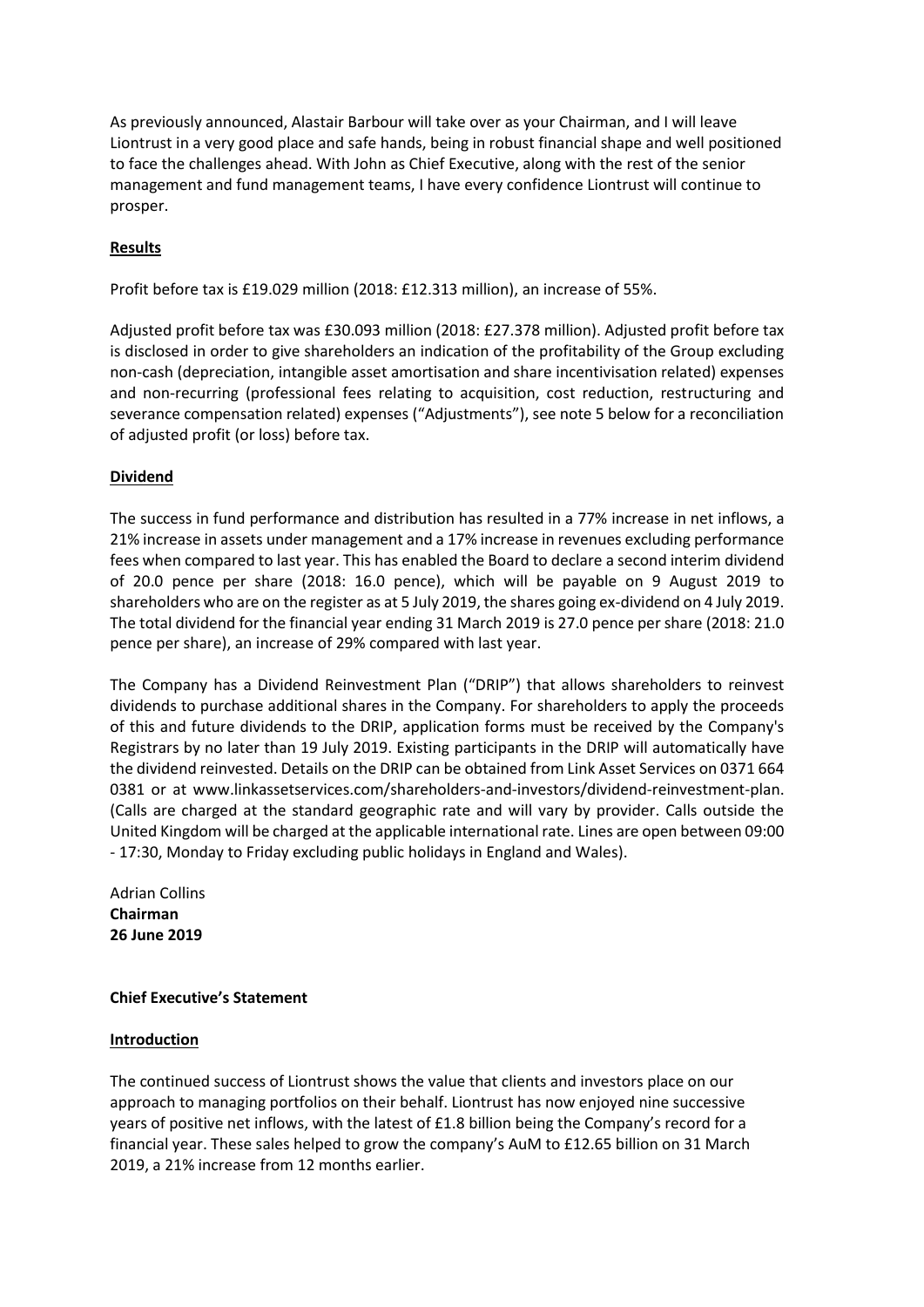In reviewing the achievements of the business, we place great importance on whether we are managing Liontrust sustainably and responsibly. This recognises the increasing importance attached to environmental, social and governance (ESG) for investors and society more widely. Liontrust is committed to ESG initiatives and is supplying research services to all the investment teams so they are aware of controversies and ESG issues for stocks within their portfolios.

Liontrust's success over the past year has been achieved against a backdrop of political turbulence and slow global economic growth. This has led to retail investors being more cautious about committing their savings, with equity funds enduring negative flows in 10 of the past 12 months to the end of March 2019 (Source: IA).

Despite this market environment, we were able to generate strong sales throughout the year. The fact that each quarter of the latest financial year was among the top 10 in Liontrust's history for gross and net inflows reiterates the progress the Company continues to make. We have been able to achieve this success by focusing on what we do well and delivering added value to clients and investors over the long term.

At the heart of this is the quality of our fund management teams, the robustness of their investment processes and the long-term performance they have delivered. While performance is not predictable, the way in which funds are managed should be. All of Liontrust's fund management teams clearly explain and document their investment processes, which are repeatable and scalable. This gives our clients and investors reassurance that the funds will be managed in the way they expect them to be.

There is a huge savings shortfall globally and good active management has a vital role to play in helping to reduce this. Part of the responsibility is for active managers to explain how we can benefit investors' portfolios, including the ability to exploit market inefficiencies and to manage volatility over the long term in a way that passive funds cannot.

Liontrust expanded its investment offering in 2018 through the launch of three bond strategies – strategic, high yield and absolute return. These strategies had attracted more than £400 million by the end of the financial year and we expect this growth to continue given the team's experience, track record and focus on managing volatility. Clients appreciate the team's approach in finding value among large, liquid and listed holdings given that bond markets are expected to become more challenging over the next few years.

The sales team has further diversified our client base in the UK and continental Europe. This includes agreements with two major distribution partners in Europe for our Sustainable Investment team. In the UK, we have enjoyed inflows into and agreements with new intermediary clients for our Global Fixed Income, Sustainable and Multi-Asset teams in particular.

Liontrust has enhanced the infrastructure of the business and sought to improve our operational efficiencies over the past year. This includes completing the move of all our funds – UK and Irish domiciled - to one administrator: Bank of New York Mellon (BNYM). This agreement has replaced the five asset servicing relationships we had had across the Liontrust business.

We appreciate all the support we receive from our clients and investors. We are only too aware of the myriad other options clients can invest in or use their savings for, and we take seriously our role as custodians of their assets.

#### **Adrian Collins**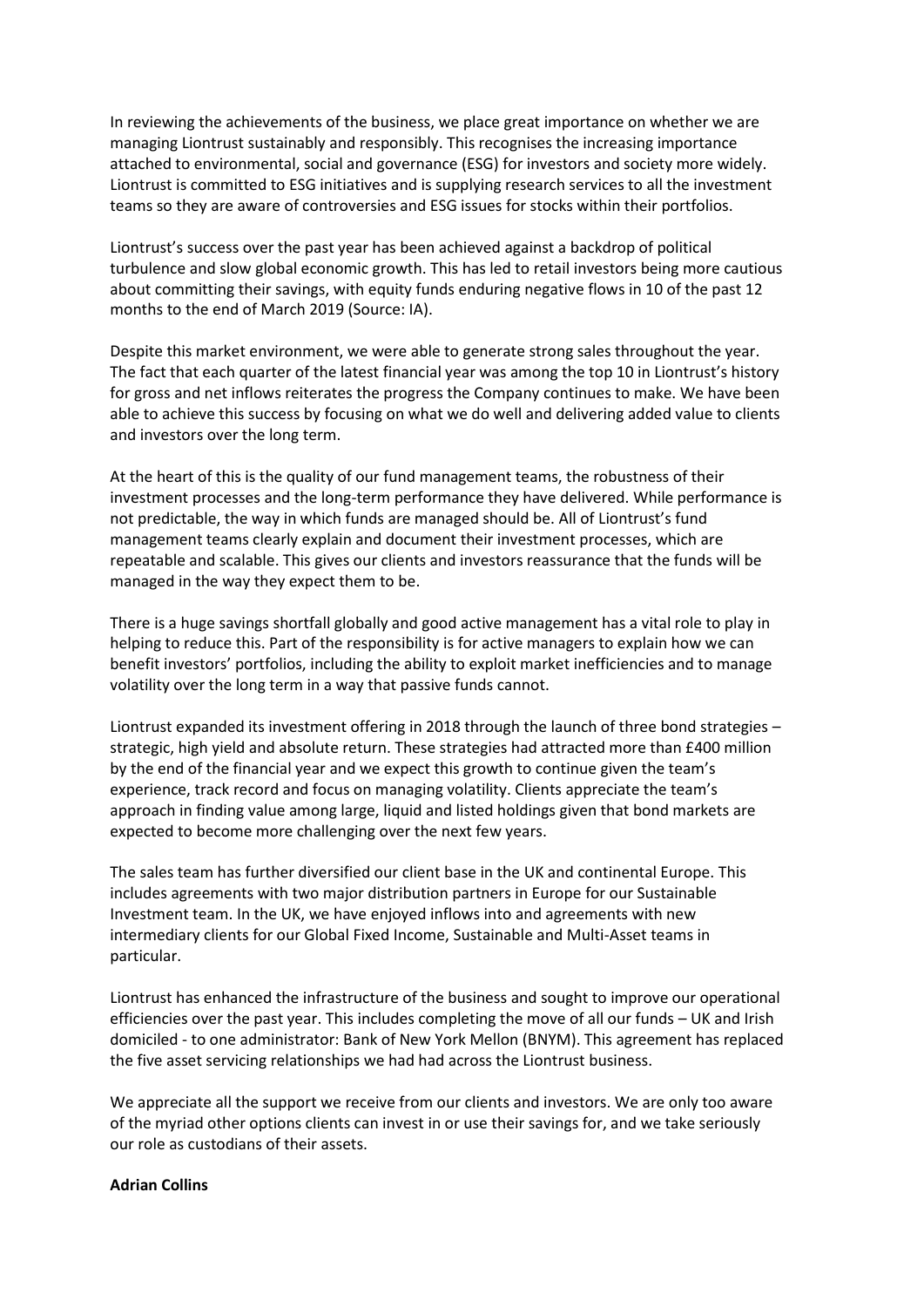Chairman Adrian Collins will be stepping down this September after 10 years on the Board. Adrian brought me to Liontrust in 2010 when the outlook for the Company was much different to today. Over the years, with the help of exceptional people who work at Liontrust, we have guided the business to the award-winning, strong position it is currently in.

The journey has been challenging but most of all a fantastic experience, and I am delighted he placed his confidence in me nine years ago. I am also deeply grateful for his support and guidance over this period. Adrian leaves Liontrust in a far better place and well positioned to prosper in the future.

Alastair Barbour will take over the mantle of Chairman after the AGM in September. I have worked with Alastair for a number of years as non-executive Chairman of the Audit and Risk Committee, and I am confident that he will continue to steer Liontrust on its successful pathway.

His existing knowledge of the Company holds in him in good stead to pick up the reigns seamlessly and I look forward to working with Alastair in his new role as Chairman.

#### **Assets under Management**

On 31 March 2019, our AuM stood at £12.655 billion and were broken down by type and process as follows:-

|                            |        |                      |                  |                    | <b>International</b> |
|----------------------------|--------|----------------------|------------------|--------------------|----------------------|
| <b>Process</b>             | Total  | <b>Institutional</b> | <b>UK Retail</b> | <b>Multi-Asset</b> | <b>Funds</b>         |
|                            | (f.m)  | (f.m)                | (fm)             | (f.m)              | (f.m)                |
| Cashflow Solution          | 975    | 589                  | 294              |                    | 92                   |
| Economic Advantage         | 6,235  | 226                  | 5,893            |                    | 116                  |
| Macro Thematic             | 144    |                      | 144              |                    |                      |
| European Income            | 176    |                      | 176              |                    |                      |
| Asia                       | 118    |                      | 107              |                    | 11                   |
| Sustainable Investment     | 3,744  | 31                   | 3,516            |                    | 197                  |
| <b>Global Fixed Income</b> | 419    |                      | 186              |                    | 233                  |
| Multi-Asset                | 844    |                      |                  | 844                |                      |
| <b>Total</b>               | 12,655 | 846                  | 10,316           | 844                | 649                  |

#### **Funds Flows**

Liontrust has recorded net inflows over the financial year to 31 March 2019 of £1,775 million (2018: £1,004 million). A reconciliation of fund flows and AuM over the financial year to 31 March 2019 is as follows:-

|                                   | Total          | Institutional | <b>UK Retail</b> | <b>Multi-Asset</b> | <b>International</b><br><b>Funds</b> |
|-----------------------------------|----------------|---------------|------------------|--------------------|--------------------------------------|
|                                   | $\mathbf{f}$ m | £m            | $\mathbf{f}$ m   | <u>£m</u>          | $fm$                                 |
| Opening AuM - 1 April 2018        | 10,475         | 1.144         | 8,201            | 700                | 430                                  |
| Net flows                         | 1,775          | (264)         | 1,701            | 129                | 209                                  |
| Market and Investment performance | 405            | (34)          | 414              | 15                 | 10                                   |
| Closing AuM - 31 March 2019       | 12,655         | 846           | 10,316           | 844                | 649                                  |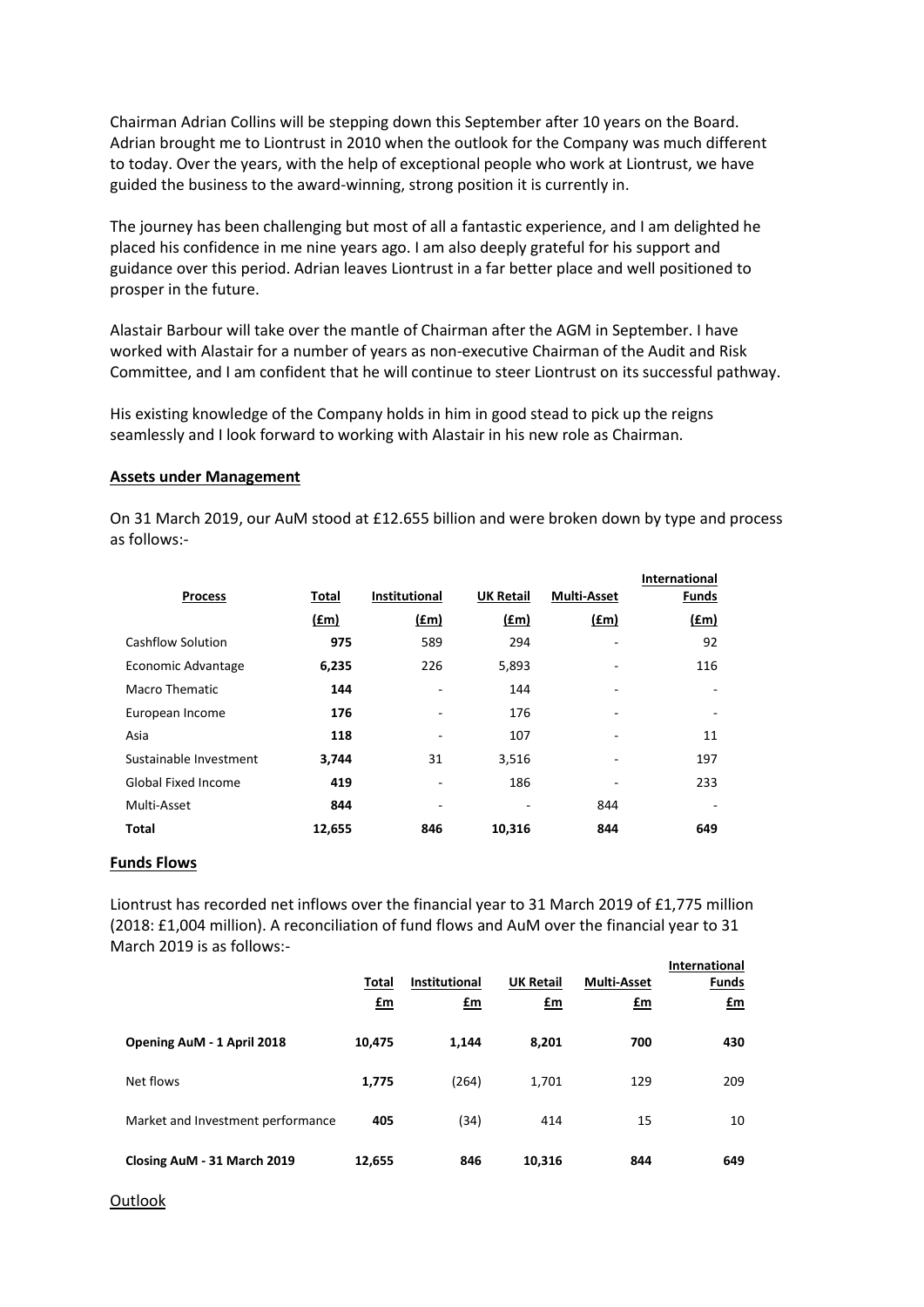There is a worldwide need for people to save for their future and to be helped in achieving their financial objectives. Liontrust is well placed to meet and benefit from this growing demand.

We are building a high-quality investment proposition across multiple teams and asset classes, are broadening our distribution capability in the UK and internationally, have a strong brand in the UK and are extending the profile of Liontrust to the wholesale market in continental Europe. We are continually developing the business infrastructure to service and support the growth in clients and assets.

I look forward to the next few years with great confidence for Liontrust.

# John Ions **Chief Executive 26 June 2019**

#### **Extracts from the Strategic Report**

#### **UK Retail Fund Performance (Quartile ranking)**

|                                                     | <b>Quartile ranking</b><br>$-Since$<br><b>Launch/Manager</b><br><b>Appointed</b> | Quartile<br>ranking -<br>5 year | Quartile<br>ranking - 3<br>year | <b>Quartile</b><br>ranking -<br>1 year | Launch<br><b>Date/Manager</b><br><b>Appointed</b> |
|-----------------------------------------------------|----------------------------------------------------------------------------------|---------------------------------|---------------------------------|----------------------------------------|---------------------------------------------------|
| Liontrust UK Growth Fund                            | $\mathbf{1}$                                                                     | $\mathbf{1}$                    | $\mathbf{1}$                    | $\mathbf{1}$                           | 25/03/2009                                        |
| Liontrust Special Situations Fund                   | $\mathbf{1}$                                                                     | $\mathbf{1}$                    | $\mathbf{1}$                    | $\mathbf{1}$                           | 10/11/2005                                        |
| Liontrust UK Smaller Companies Fund                 | $\mathbf{1}$                                                                     | $\mathbf{1}$                    | $1\,$                           | $\mathbf{1}$                           | 08/01/1998                                        |
| Liontrust UK Micro Cap Fund                         | $1\,$                                                                            | $\blacksquare$                  | $1\,$                           | $\mathbf{1}$                           | 09/03/2016                                        |
| Liontrust Macro Equity Income Fund                  | $\mathbf{1}$                                                                     | 4                               | 3                               | $\overline{2}$                         | 31/10/2003                                        |
| Liontrust Macro UK Growth Fund                      | $\overline{2}$                                                                   | $\overline{4}$                  | $\overline{4}$                  | 3                                      | 01/08/2002                                        |
| Liontrust European Growth Fund                      | $\mathbf{1}$                                                                     | $\mathbf{1}$                    | $\overline{2}$                  | $\overline{2}$                         | 15/11/2006                                        |
| Liontrust Asia Income Fund                          | 2                                                                                | $\overline{2}$                  | 3                               | $\overline{2}$                         | 05/03/2012                                        |
| Liontrust European Income Fund                      | 4                                                                                | 4                               | $\overline{4}$                  | 3                                      | 15/12/2005                                        |
| Liontrust European Enhanced Income<br>Fund (Hedged) | 4                                                                                | 4                               | $\overline{4}$                  | 3                                      | 30/04/2010                                        |
| Liontrust Global Income Fund                        | $\overline{\mathbf{4}}$                                                          | 4                               | 3                               | $\overline{4}$                         | 03/07/2013                                        |
| Liontrust Monthly Income Bond Fund                  | $\overline{2}$                                                                   | $\overline{2}$                  | $\mathbf{1}$                    | 4                                      | 12/07/2010                                        |
| Liontrust SF Absolute Growth Fund                   | 3                                                                                | $\mathbf{1}$                    | $1\,$                           | $\mathbf{1}$                           | 19/02/2001                                        |
| Liontrust SF Corporate Bond Fund                    | $\mathbf{1}$                                                                     | $\overline{2}$                  | $\mathbf{1}$                    | 3                                      | 20/08/2012                                        |
| Liontrust SF Cautious Managed Fund                  | $\mathbf{1}$                                                                     |                                 | $\mathbf{1}$                    | $\mathbf{1}$                           | 23/07/2014                                        |
| Liontrust SF Defensive Managed Fund                 | $\mathbf{1}$                                                                     |                                 | $\mathbf{1}$                    | $\mathbf{1}$                           | 23/07/2014                                        |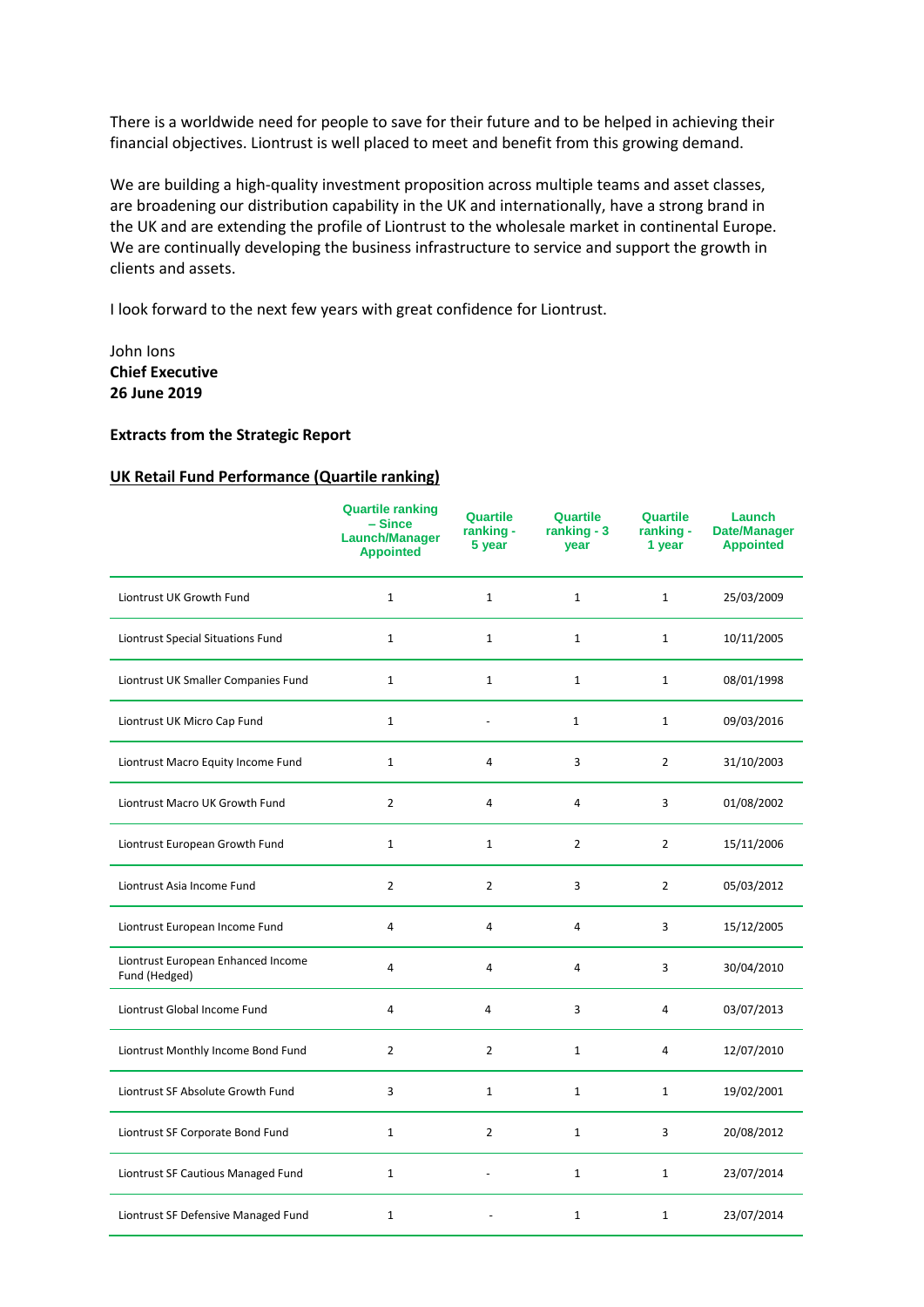| Liontrust SF European Growth Fund | 2 | 3 | 3 | 19/02/2001 |
|-----------------------------------|---|---|---|------------|
| Liontrust SF Global Growth Fund   | 3 |   |   | 19/02/2001 |
| Liontrust SF Managed Fund         | 2 | 1 |   | 19/02/2001 |
| Liontrust UK Ethical Fund         | 2 |   |   | 01/12/2000 |
| Liontrust SF UK Growth Fund       |   |   |   | 19/02/2001 |

Source: Financial Express, total return (income reinvested and net of fees), to 31 March 2019 unless otherwise stated, based on primary share classes. The above funds are all UK authorised unit trusts or UK authorised ICVCs (primary share class). Past performance is not a guide to the future; the value of investments and the income from them can fall as well as rise. Investors may not get back the amount originally subscribed. Quartile rankings correct as at 3 April 2019.

#### **Consolidated Statement of Comprehensive Income**

|      | Year      | Year                                  |
|------|-----------|---------------------------------------|
|      | ended     | ended                                 |
|      | 31-Mar-19 | 31-Mar-18                             |
| Note | £'000     | £'000                                 |
|      |           |                                       |
|      |           | 85,785                                |
| 3    |           | (8,974)                               |
|      | 84,632    | 76,811                                |
|      | 25        | 3                                     |
|      |           | (142)                                 |
|      | (88)      | (912)                                 |
| 4    | (65, 550) | (63, 450)                             |
| 5    | 19,019    | 12,310                                |
|      | 10        | 3                                     |
|      | 19,029    | 12,313                                |
|      | (2, 108)  | (3,590)                               |
|      | 16,921    | 8,723                                 |
|      |           |                                       |
|      |           | 33                                    |
|      | 16,921    | 8,756                                 |
|      | Pence     | Pence                                 |
|      |           |                                       |
|      |           | 17.76                                 |
|      |           | 16.78                                 |
|      | 3         | 97,556<br>(12, 924)<br>33.72<br>32.55 |

The notes 1 to 12 form an integral part of this condensed consolidated financial information.

### **Consolidated Balance Sheet As at 31 March 2019**

| As at     | As at     |  |
|-----------|-----------|--|
| 31-Mar-18 | 31-Mar-19 |  |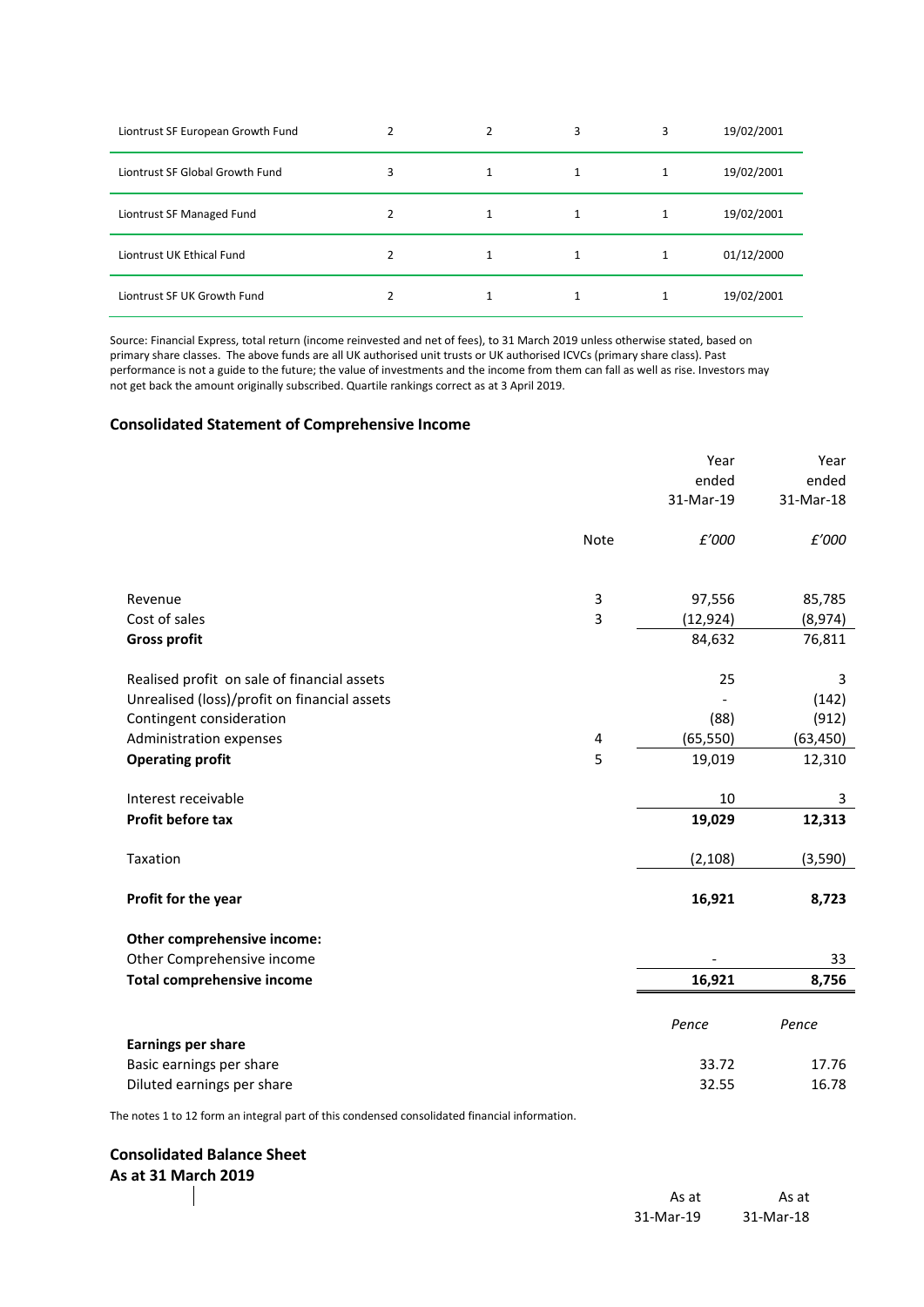|                                          | Note | £'000     | £'000     |
|------------------------------------------|------|-----------|-----------|
| <b>Assets</b>                            |      |           |           |
| Non current assets                       |      |           |           |
| Intangible assets                        |      | 11,505    | 13,521    |
| Goodwill                                 |      | 11,872    | 11,872    |
| Property, plant and equipment            |      | 617       | 207       |
| <b>Total non current assets</b>          |      | 23,994    | 25,600    |
| <b>Current assets</b>                    |      |           |           |
| Trade and other receivables              |      | 95,371    | 79,080    |
| <b>Financial assets</b>                  |      | 3,151     | 2,076     |
| Cash and cash equivalents                |      | 35,551    | 30,775    |
| <b>Total current assets</b>              |      | 134,073   | 111,931   |
| <b>Liabilities</b>                       |      |           |           |
| <b>Non current liabilities</b>           |      |           |           |
| Deferred tax liability                   |      | (1,620)   | (918)     |
| <b>DBVAP liability</b>                   |      | (1, 166)  | (838)     |
| Acquisition related contingent liability |      |           | (2, 912)  |
| <b>Total non current liabilities</b>     |      | (2,786)   | (4,668)   |
| <b>Current liabilities</b>               |      |           |           |
| Trade and other payables                 |      | (99, 710) | (83, 104) |
| Corporation tax payable                  |      |           | (1,403)   |
| <b>Total current liabilities</b>         |      | (99, 710) | (84, 507) |
| <b>Net current assets</b>                |      | 34,363    | 27,424    |
|                                          |      |           |           |
| <b>Net assets</b>                        |      | 55,571    | 48,356    |
|                                          |      |           |           |
| <b>Shareholders' equity</b>              |      |           |           |
| Ordinary shares                          |      | 507       | 495       |
| Share premium                            |      | 20,879    | 15,796    |
| Deferred consideration                   |      |           | 3,959     |
| Capital redemption reserve               |      | 19        | 19        |
| Retained earnings                        |      | 37,457    | 31,853    |
| Own shares held                          |      | (3, 291)  | (3,766)   |
| <b>Total equity</b>                      |      | 55,571    | 48,356    |
|                                          |      |           |           |

The notes 1 to 12 form an integral part of this condensed consolidated financial information.

# **Consolidated Cash Flow Statement For the year ended 31 March 2019**

| Year      | Year      |
|-----------|-----------|
| ended     | ended     |
| 31-Mar-18 | 31-Mar-19 |
| f'000     | f'000     |
|           |           |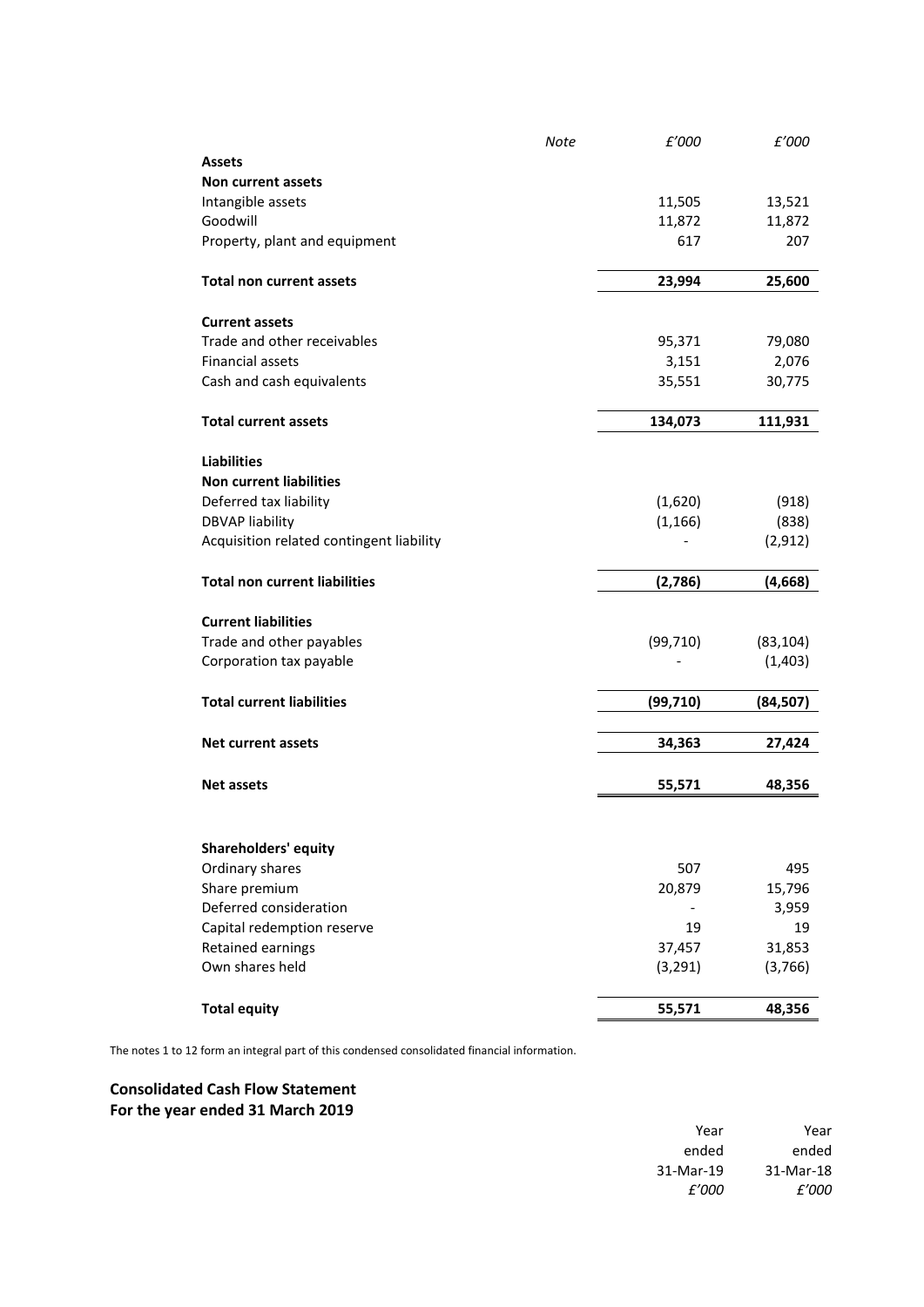| Cash flows from operating activities                          |           |           |
|---------------------------------------------------------------|-----------|-----------|
| Cash received from operations                                 | 83,936    | 88,032    |
| Cash paid in respect of operations                            | (62,088)  | (60, 783) |
| Net cash generated from changes in unit trust receivables and |           |           |
| payables                                                      | 340       | 92        |
| Net cash generated from operations                            | 22,188    | 27,341    |
| Interest received                                             | 10        | 3         |
| Tax paid                                                      | (5,908)   | (2,774)   |
| Net cash generated from operating activities                  | 16,290    | 24,570    |
| Cash flows from investing activities                          |           |           |
| Purchase of property and equipment                            | (609)     | (159)     |
| Acquisition of ATI (net of cash acquired)                     |           | (929)     |
| Purchase of DBVAP Financial Asset                             | (1,629)   | (920)     |
| Sale DBVAP Financial Asset                                    | 753       |           |
| Purchase of Seeding investments                               | (520)     |           |
| Sale of Seeding investments                                   | 422       | 54        |
| Net cash used in investing activities                         | (1,583)   | (1,954)   |
| Cash flows from financing activities                          |           |           |
| Purchase of own shares                                        | (126)     | (930)     |
| Sale of own shares                                            | 601       |           |
| Issue of new shares                                           | 1,136     |           |
| Dividends paid                                                | (11, 542) | (7, 867)  |
| Net cash used in financing activities                         | (9,931)   | (8, 797)  |
| Net increase in cash and cash equivalents*                    | 4,776     | 13,819    |
| Opening cash and cash equivalents*                            | 30,775    | 16,956    |
| Closing cash and cash                                         |           |           |
| equivalents*                                                  | 35,551    | 30,775    |

\* Cash and cash equivalents consists only of cash balances.

The notes 1 to 12 form an integral part of this condensed consolidated financial information.

# **Consolidated Statement of Change in Equity For the year ended 31 March 2019**

|                                             | Ordinary<br>shares<br>£ '000 | <b>Share</b><br>premium<br>£ '000 | Deferred<br>consideration<br>£ '000 | Capital<br>redemption<br>£ '000 | Retained<br>earnings<br>£ '000 | Own shares<br>held<br>£ '000 | Total<br>Equity<br>£ '000 |
|---------------------------------------------|------------------------------|-----------------------------------|-------------------------------------|---------------------------------|--------------------------------|------------------------------|---------------------------|
| Balance at 01 April 2018<br>brought forward | 495                          | 15,796                            | 3,959                               | 19                              | 31,853                         | (3,766)                      | 48,356                    |
| Profit for the year                         |                              | $\overline{\phantom{a}}$          |                                     | $\overline{\phantom{a}}$        | 16,921                         | $\overline{\phantom{0}}$     | 16,921                    |
| Other comprehensive<br>income               |                              |                                   |                                     |                                 |                                |                              |                           |
| Total comprehensive<br>income for the year  |                              |                                   |                                     | $\overline{\phantom{a}}$        | 16,921                         |                              | 16,921                    |
| Dividends paid                              |                              |                                   |                                     | $\overline{\phantom{a}}$        | (11, 542)                      | -                            | (11, 542)                 |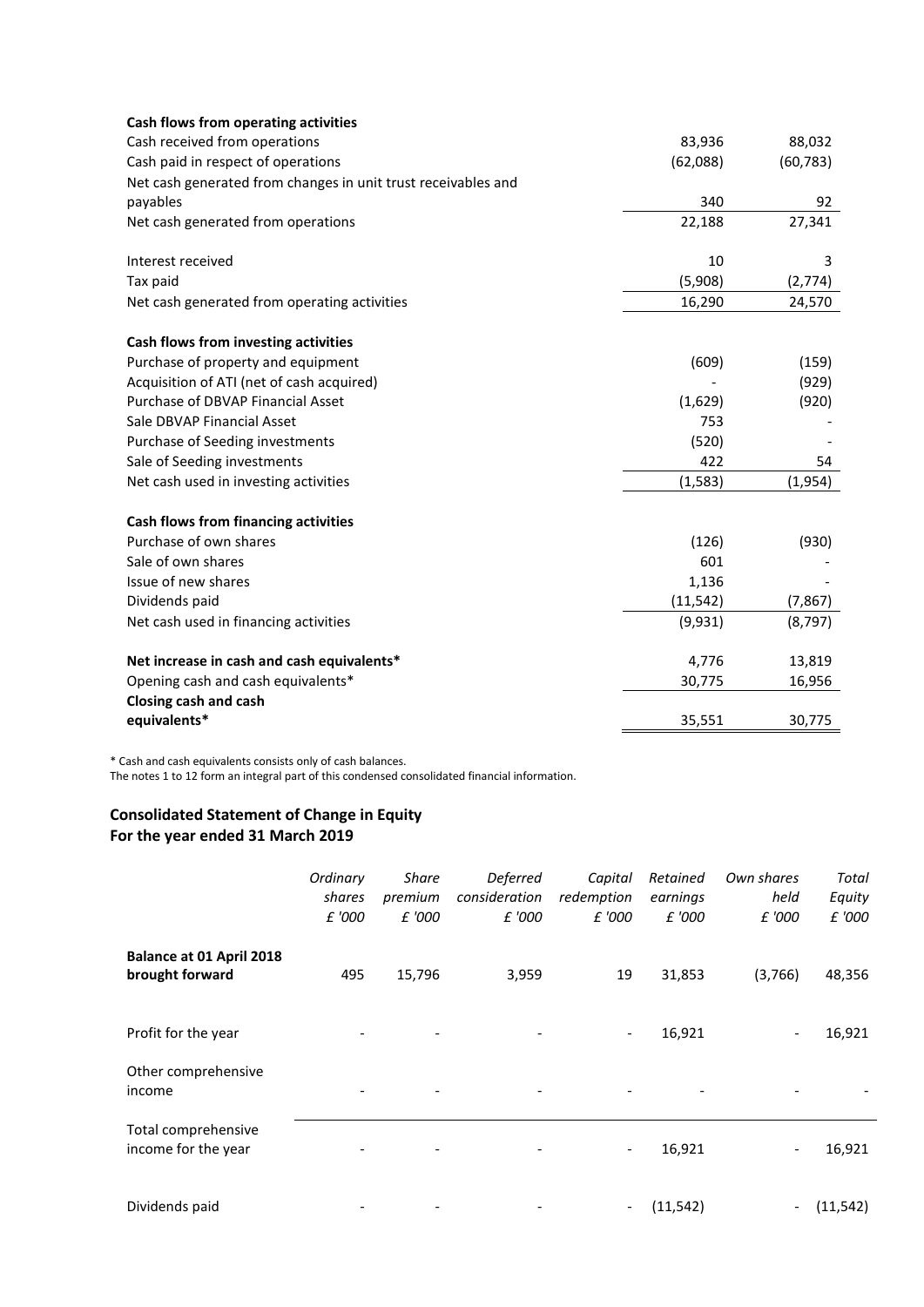| Shares issued                             | $\overline{2}$ | 1,134                    | $\overline{\phantom{a}}$ | $\overline{\phantom{a}}$     | $\overline{\phantom{a}}$ | $\overline{\phantom{0}}$ | 1,136    |
|-------------------------------------------|----------------|--------------------------|--------------------------|------------------------------|--------------------------|--------------------------|----------|
| (Purchase)/sale of own<br>shares          |                | $\overline{\phantom{a}}$ |                          |                              | $\overline{\phantom{a}}$ | 475                      | 475      |
| Deferred consideration<br>ATI acquisition | 10             | 3,949                    | (3,959)                  |                              | $\overline{\phantom{a}}$ |                          |          |
| EBT share option<br>settlement            |                | $\overline{\phantom{a}}$ |                          | $\qquad \qquad \blacksquare$ | (1,972)                  | $\overline{\phantom{0}}$ | (1, 972) |
| Equity share options<br>issued            |                |                          |                          | $\overline{\phantom{a}}$     | 2,197                    | -                        | 2,197    |
| <b>Balance at 31 March</b><br>2019        | 507            | 20,879                   |                          | 19                           | 37,457                   | (3,291)                  | 55,571   |

# **Consolidated Statement of Change in Equity For the year ended 31 March 2018**

|                                                   | Ordinary<br>shares<br>£ '000 | <b>Share</b><br>premium<br>£ '000 | Deferred<br>consideration<br>£ '000 | Capital<br>redemption<br>£ '000 | Retained<br>earnings<br>£ '000 | Own shares<br>held<br>£ '000 | <b>Total</b><br>Equity<br>£ '000 |
|---------------------------------------------------|------------------------------|-----------------------------------|-------------------------------------|---------------------------------|--------------------------------|------------------------------|----------------------------------|
| <b>Balance at 1 April 2017</b><br>brought forward | 454                          |                                   |                                     | 19                              | 28,936                         | (2,859)                      | 26,550                           |
| Profit for the year                               |                              |                                   |                                     |                                 | 8,723                          |                              | 8,723                            |
| Other comprehensive<br>income                     |                              |                                   |                                     |                                 | 33                             |                              | 33                               |
| Total comprehensive<br>income for the year        |                              |                                   |                                     |                                 | 8,756                          |                              | 8,756                            |
| Dividends paid                                    |                              |                                   |                                     |                                 | (7, 867)                       | $\overline{\phantom{a}}$     | (7, 867)                         |
| Shares issued                                     | 41                           | 15,796                            |                                     |                                 |                                | $\overline{\phantom{a}}$     | 15,837                           |
| Purchase of own<br>shares                         |                              |                                   |                                     |                                 |                                | (965)                        | (965)                            |
| Deferred consideration<br>ATI acquisition         |                              |                                   | 3,959                               |                                 |                                |                              | 3,959                            |
| EBT share option<br>settlement                    |                              |                                   |                                     |                                 | (58)                           | 58                           |                                  |
| Equity share options<br>issued                    |                              |                                   |                                     |                                 | 2,086                          |                              | 2,086                            |
| <b>Balance at 31 March</b><br>2018                | 495                          | 15,796                            | 3,959                               | 19                              | 31,853                         | (3,766)                      | 48,356                           |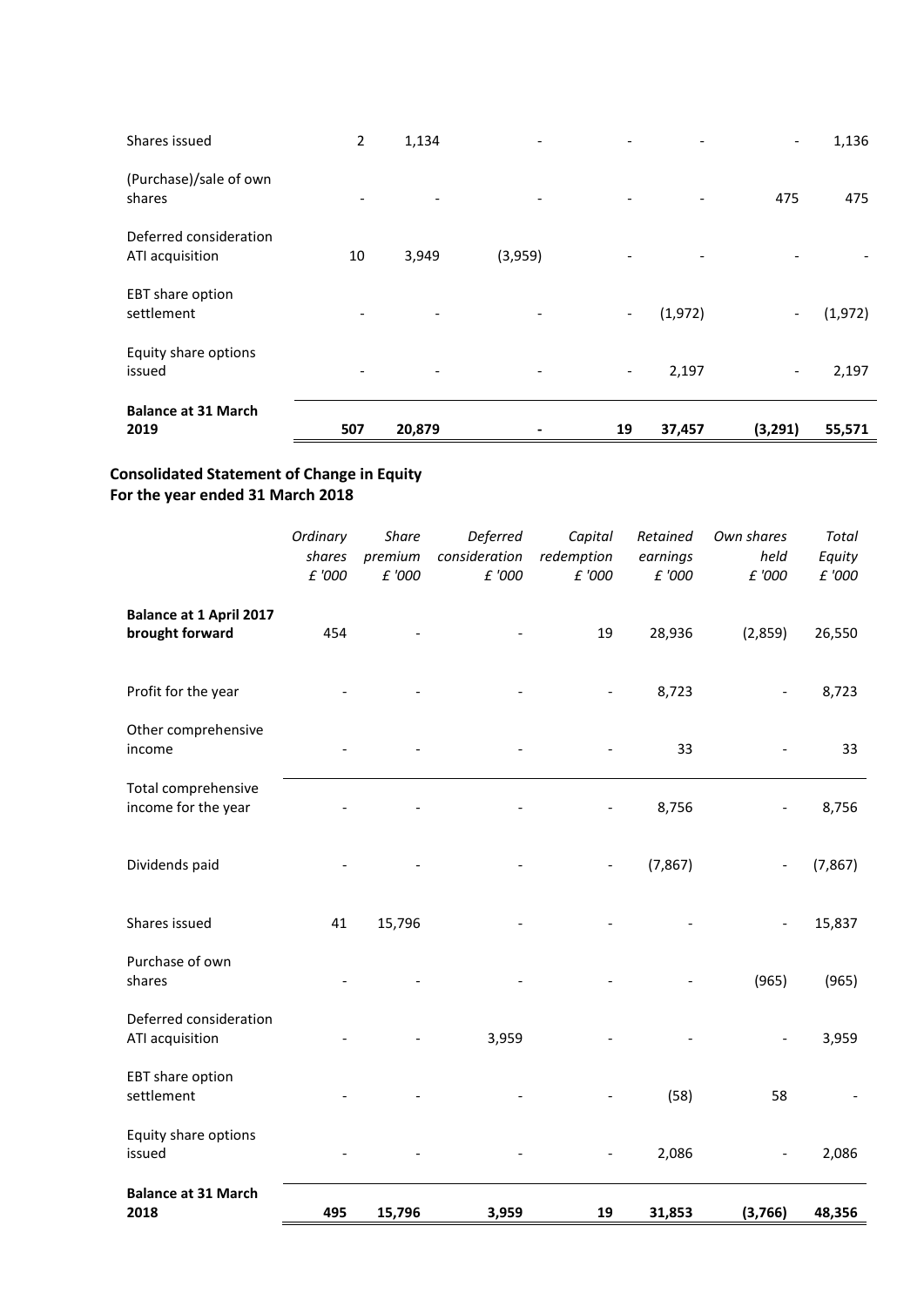The notes 1 to 12 form an integral part of this condensed consolidated financial information.

#### **Notes to the Financial Statements**

#### **1. Accounting policies**

The Group's accounting policies are consistent with those set out in the Annual Report and Accounts for the year ended 31 March 2018.

#### **2. Segmental reporting**

The Group operates only in one business segment - Investment management.

Management offers different fund products through different distribution channels. All key financial, business and strategic decisions are made centrally by the Board, which determines the key performance indicators of the Group. The Group reviews financial information presented at a Group level. The Board, is therefore, the chief operating decision-maker for the Group. The information used to allocate resources and assess performance is reviewed for the Group as a whole. On this basis, the Group considers itself to be a single-segment investment management business.

#### **3. Revenue (Gross profit)**

The Group's main source of revenue is management fees. Management fees are for investment management or administrative services and are based on an agreed percentage of the AuM. Initial charges and commissions are for additional administrative services at the beginning of a client relationship, as well as ongoing administrative costs. Performance fees are earned from some funds when agreed performance conditions are met.

The Group has adopted IFRS 15 'Revenue from Contracts with Customers' for the financial year ended 31 March 2019. The adoption of this standard has not resulted in any changes to the way the Group accounts for revenue or costs of sales. (The 2018 information has been presented in the same format for comparative purposes)

|                           | Year      | Year      |
|---------------------------|-----------|-----------|
|                           | ended     | ended     |
|                           | 31-Mar-19 | 31-Mar-18 |
|                           | f'000     | f'000     |
| Revenue                   |           |           |
| - Revenue                 | 97,524    | 81,335    |
| - Performance fee revenue | 32        | 4,450     |
| <b>Total Revenue</b>      | 97,556    | 85,785    |
| Cost of sales             | (12, 924) | (8,974)   |
| <b>Gross profit</b>       | 84,632    | 76,811    |

\* Following the implementation of IFRS 15 on 1 April 2018 Management Fees are now shown gross, with rebates and commissions disclosed in Cost of sales.

Revenue from earnings includes:

- 1) Investment management on unit trusts, open-ended investment companies sub-funds, portfolios and segregated accounts;<br>2) Performance fees on unit trusts, open-ended investment companies sub-funds, portfolios and segregat
- 2) Performance fees on unit trusts, open-ended investment companies sub-funds, portfolios and segregated accounts;
- 3) Fixed administration fees on unit trusts and open-ended investment companies sub-funds;
- 4) Net value of sales and repurchases of units in unit trusts and shares in open-ended investment companies (net of discounts);
- 5) Net value of liquidations and creations of units in unit trusts and shares in open-ended investment companies sub-funds;
- 6) Box profits on unit trusts; and
- 7) Foreign currency gains and losses.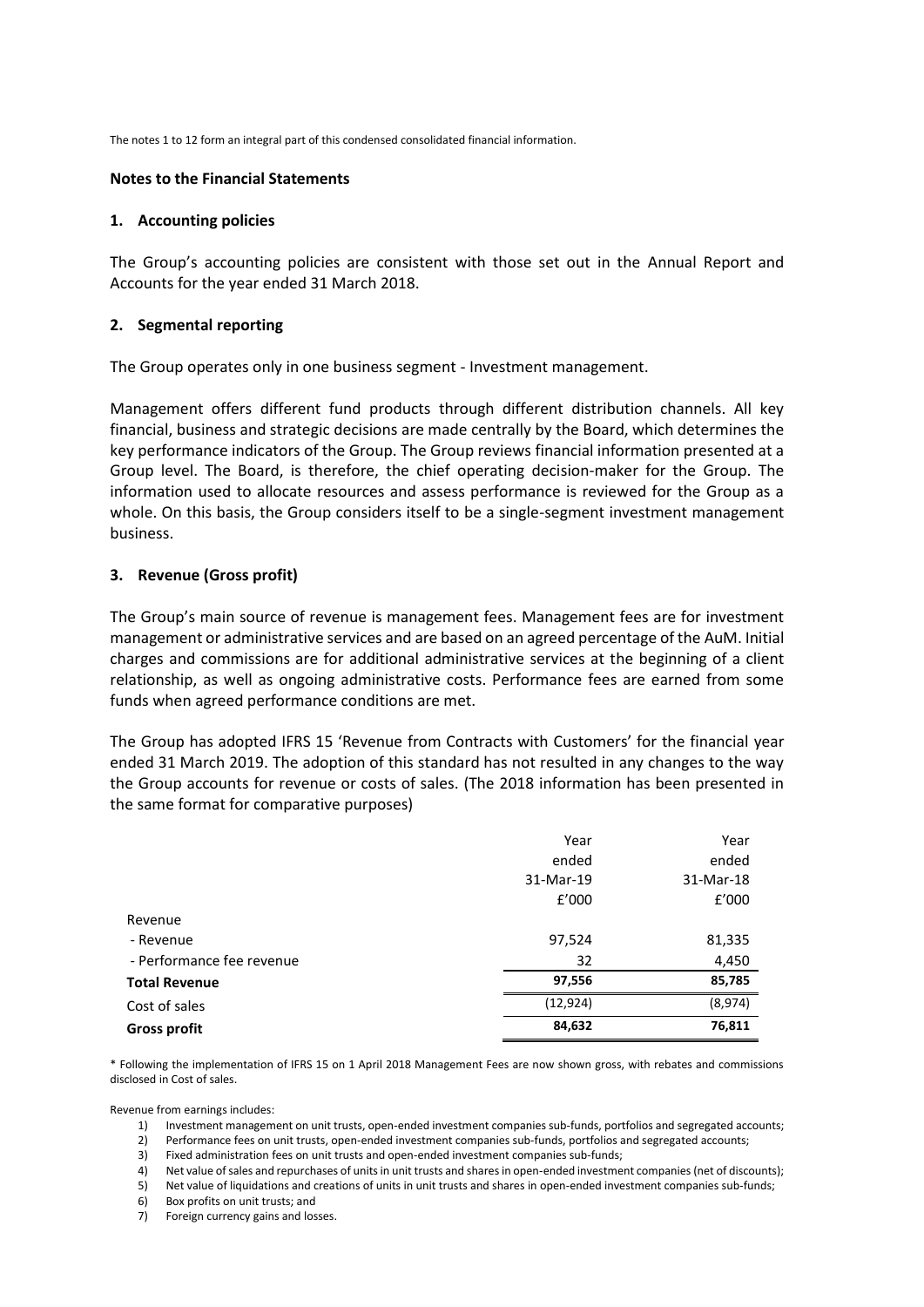#### Cost of sales includes:

- 1) Operating expenses including (but not limited to) keeping a record of investor holdings, paying income, sending annual and interim reports, valuing fund assets and calculating prices, maintaining fund accounting records, depositary and trustee oversight and auditors;
- 2) Rebates paid on investment management fees;
- 3) Sales commission paid or payable; and
- 4) External investment advisory fees paid or payable.

#### **4. Administration expenses**

|                                                                                     | Year ended | Year ended |
|-------------------------------------------------------------------------------------|------------|------------|
|                                                                                     | 31-Mar-19  | 31-Mar-18  |
|                                                                                     |            |            |
|                                                                                     | £'000      | £'000      |
| <b>Employee related expenses</b>                                                    |            |            |
| Director and employee costs                                                         | 10,639     | 9,721      |
| Pensions                                                                            | 562        | 585        |
| Share incentivisation expense                                                       | 3,970      | 2,929      |
| DBVAP expense <sup>(1)</sup>                                                        | 3,091      | 805        |
| Severance compensation                                                              | 70         | 430        |
|                                                                                     | 18,332     | 14,470     |
| Non employee related expenses                                                       |            |            |
| Members drawings charged as an expense                                              | 27,995     | 25,357     |
| Share incentivisation expense members                                               | 811        | 1,296      |
| Member severance compensation                                                       |            | 339        |
| Professional services (restructuring, acquisition related and other) <sup>(2)</sup> | 819        | 5,840      |
| Depreciation and Intangible asset amortisation                                      | 2,215      | 2,481      |
| Other administration expenses                                                       | 15,378     | 13,667     |
|                                                                                     | 47,218     | 48,980     |
|                                                                                     | 65,550     | 63,450     |

(1) Includes £1.5 million relating to 2015 DBVAP. The Remuneration Committee chose to settle this award with cash rather than using Liontrust shares held by the Liontrust Asset Management Employee Benefit Trust ("EBT"), so that the EBT holds onto Liontrust shares to reduce future dilution on awards under the Liontrust Long Term Incentive Plan.

(2) Includes costs relating to the acquisition of ATI and costs of a claim relating to the acquisition of Walker Crips Asset Managers.

#### **5. Adjusted profit before tax**

Adjusted profit before tax is disclosed in order to give shareholders an indication of the profitability of the Group, non-cash (depreciation, intangible asset amortisation and share incentivisation related) expenses and non-recurring (acquisition, cost reduction, restructuring, share incentivisation and severance compensation related) expenses ("Adjustments"), and is reconciled in the table below.

|                                      | Year ended | Year ended<br>31-Mar-18 |
|--------------------------------------|------------|-------------------------|
|                                      | 31-Mar-19  |                         |
|                                      | £'000      | £'000                   |
| Profit for the year                  | 16,921     | 8,723                   |
| Taxation                             | 2,108      | 3,590                   |
| Profit before tax                    | 19,029     | 12,313                  |
| Share incentivisation expense        | 4,781      | 4,225                   |
| Other comprehensive income           |            | 33                      |
| DBVAP expense                        | 3,091      | 805                     |
| Severance compensation               | 70         | 769                     |
| Acquisition related contingent       | 88         | 912                     |
| Professional services <sup>(1)</sup> | 819        | 5,840                   |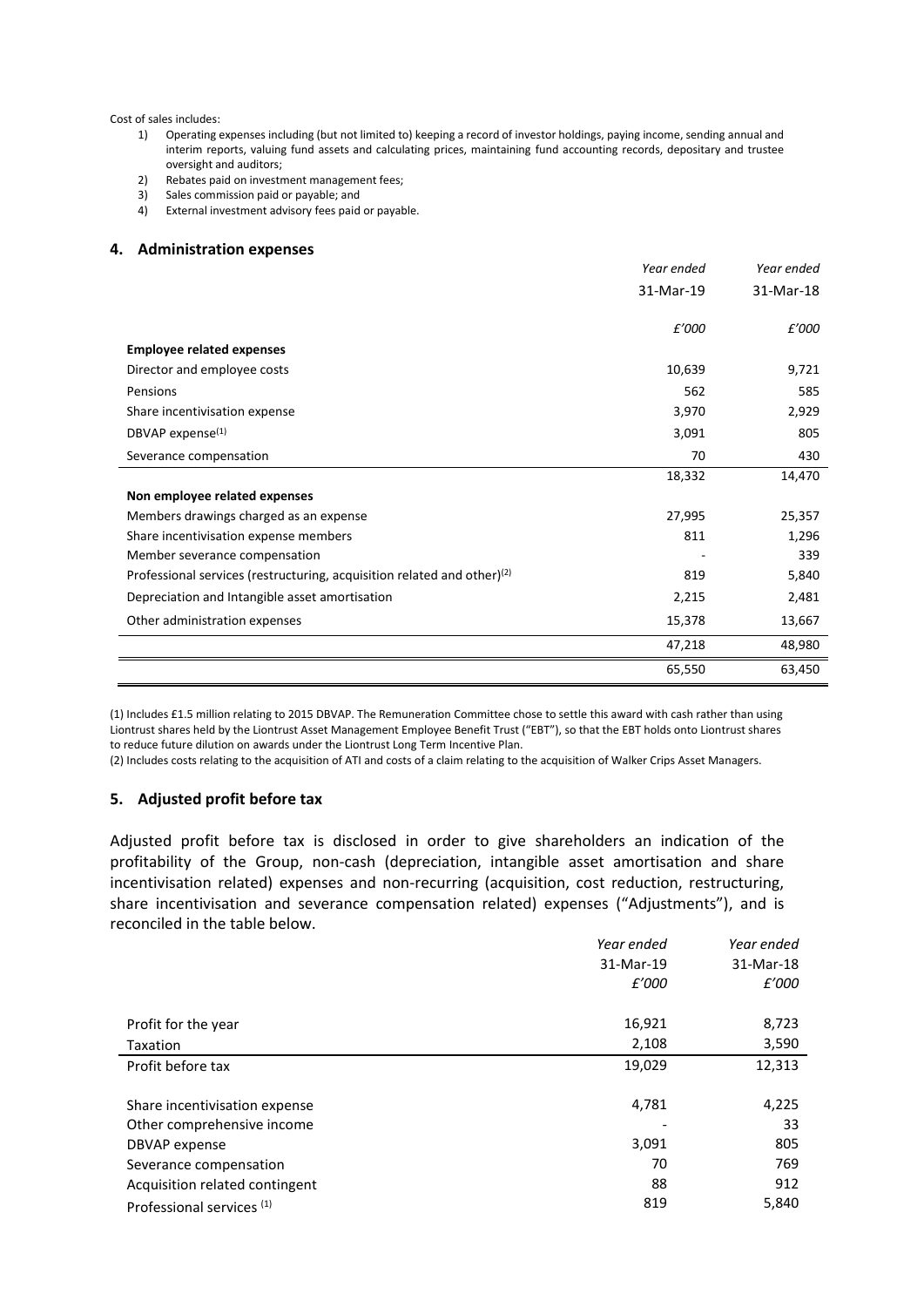| Depreciation, Intangible asset amortisation and impairment       | 2,215  | 2,481  |
|------------------------------------------------------------------|--------|--------|
| Adjustments                                                      | 11.064 | 15,065 |
|                                                                  |        |        |
| Adjusted profit before tax                                       | 30.093 | 27,378 |
|                                                                  |        |        |
| Interest receivable                                              | (10)   | (3)    |
| Adjusted operating profit                                        | 30,083 | 27,375 |
| Adjusted basic earnings per share                                | 48.57  | 45.14  |
| Adjusted basic earnings per share (excluding performance fees)   | 48.55  | 42.53  |
| Adjusted diluted earnings per share                              | 46.89  | 42.67  |
| Adjusted diluted earnings per share (excluding performance fees) | 46.87  | 40.19  |

(1) Includes costs in connection with transfer of outsourced providers, costs relating to the acquisition of ATI and costs relating to a claim relating to the acquisition of Walker Crips Asset Managers Limited.

(2) Assumes a tax rate of 19% (2018: 19%)

(3) Performance fee revenues contribution calculated in line with operating margin of 35.5% (2018: 35.7%)

#### **6. Earnings per share**

The calculation of basic earnings per share is based on profit after taxation for the year and the weighted average number of Ordinary Shares in issue for each year. The weighted average number of Ordinary Shares was 50,185,745 for the year (2018: 49,125,724). Shares held by the Liontrust Asset Management Employee Trust are not eligible for dividends and are treated as cancelled for the purposes of calculating earnings per share.

Diluted earnings per share are calculated on the same bases as set out above, after adjusting the weighted average number of Ordinary Shares for the effect of options to subscribe for new Ordinary Shares or Ordinary Shares held in the Liontrust Asset Management Employee Trust that were in existence during the year ended 31 March 2019. The adjusted weighted average number of Ordinary Shares so calculated for the year was 51,986,043 (2018: 51,977,398). This is reconciled to the actual weighted number of Ordinary Shares as follows:

|                                                                                             | As at<br>31-Mar-19<br>number | As at<br>31-Mar-18<br>number |
|---------------------------------------------------------------------------------------------|------------------------------|------------------------------|
| Weighted average number of Ordinary Shares                                                  | 50,185,745                   | 49,125,724                   |
| Weighted average number of dilutive Ordinary shares under option:                           |                              |                              |
| - to the Liontrust Long Term Incentive Plan<br>- to the Liontrust Company Share Option Plan | 1,711,753                    | 1,463,856                    |
| - to the DBVAP                                                                              | 88,545                       | 372,620                      |
| - to the ATI acquisition deferred payment                                                   |                              | 1,015,198                    |
| Adjusted weighted average number of Ordinary Shares                                         | 51,986,043                   | 51,977,398                   |

### **7. Financial assets**

The Group holds financial assets that have been categorised within one of three levels using a fair value hierarchy that reflects the significance of the inputs into measuring the fair value. These levels are based on the degree to which the fair value is observable and are defined as follows:

a) Level 1 fair value measurements are those derived from quoted prices (unadjusted) in active markets for identical assets and liabilities;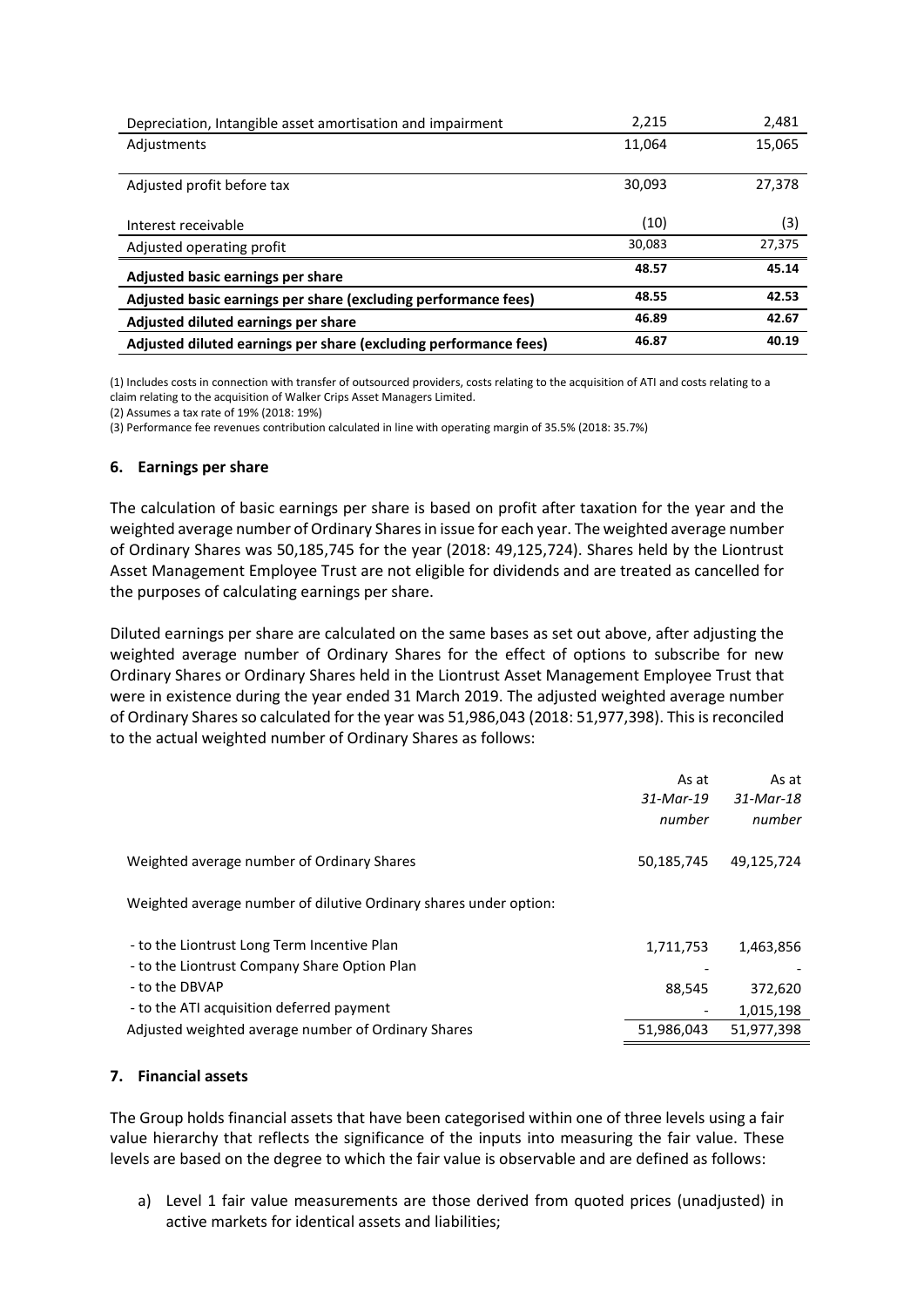- b) Level 2 fair value measurements are those derived from inputs other than quoted prices included within level 1 that are observable for the asset or liability, either directly (i.e. as prices) or indirectly (i.e. derived from prices); and
- c) Level 3 fair value measurements are those derived from valuation techniques that include inputs for the asset or liability that are not based on observable market data.

As at the balance sheet date all financial assets are categorised as Level 1.

Assets held at fair value through profit and loss:

The Group's financial assets represent shares in the Liontrust GF Strategic Bond Fund, the Liontrust GF European Smaller Companies Fund, the Liontrust GF European Strategic Equity Fund, the Liontrust GF Asia Income Fund, and the Liontrust GF UK Growth Fund (all sub-funds of Liontrust Global Funds PLC) and are valued at bid price); and units in the Liontrust Global Income Fund, the Liontrust Macro Equity Income Fund, the Liontrust Asia Income Fund and the Liontrust UK Growth Fund.

## **8. Contingent assets and liabilities**

The Group can earn performance fees on some of the segregated and fund accounts that it manages. In some cases a proportion of the fee earned is deferred until the next performance fee is payable or offset against future underperformance on that account. As there is no certainty that such deferred fees will be collectable in future years, the Group's accounting policy is to include performance fees in income only when they become due and collectable and therefore the element (if any) deferred beyond 31 March 2019 has not been recognised in the results for the year. There were no contingent assets or liabilities at 31 March 2019 (2018: £nil)

### **9. Key risks**

The Directors have identified the risks and uncertainties that affect the Group's business and believe that they are substantially the same for this year as the current risks as identified in the 2018 Annual Report and Accounts. These can be broken down into risks that are within the management's influence and risks that are outside it.

Risks that are within management's influence include areas such as the expansion of the business, prolonged periods of under-performance, loss of key personnel, human error, poor communication and service leading to reputational damage and fraud.

Risks outside the management's influence include falling markets, terrorism, a deteriorating UK economy, investment industry price competition and hostile takeovers.

Management monitor all risks to the business, they record how each risk is mitigated and have warning flags to identify increased risk levels. Management recognise the importance of risk management and view it as an integral part of the management process which is tied into the business model.

### **10. Directors responsibility statement**

To the best of their knowledge and belief, the Directors confirm that:

The consolidated financial statements of Liontrust Asset Management PLC, prepared on a going concern basisin accordance with IFRS as adopted by the EU, give a true and fair view of the assets, liabilities, financial position and profit of Liontrust Asset Management PLC and the undertakings included in the consolidation taken as a whole;